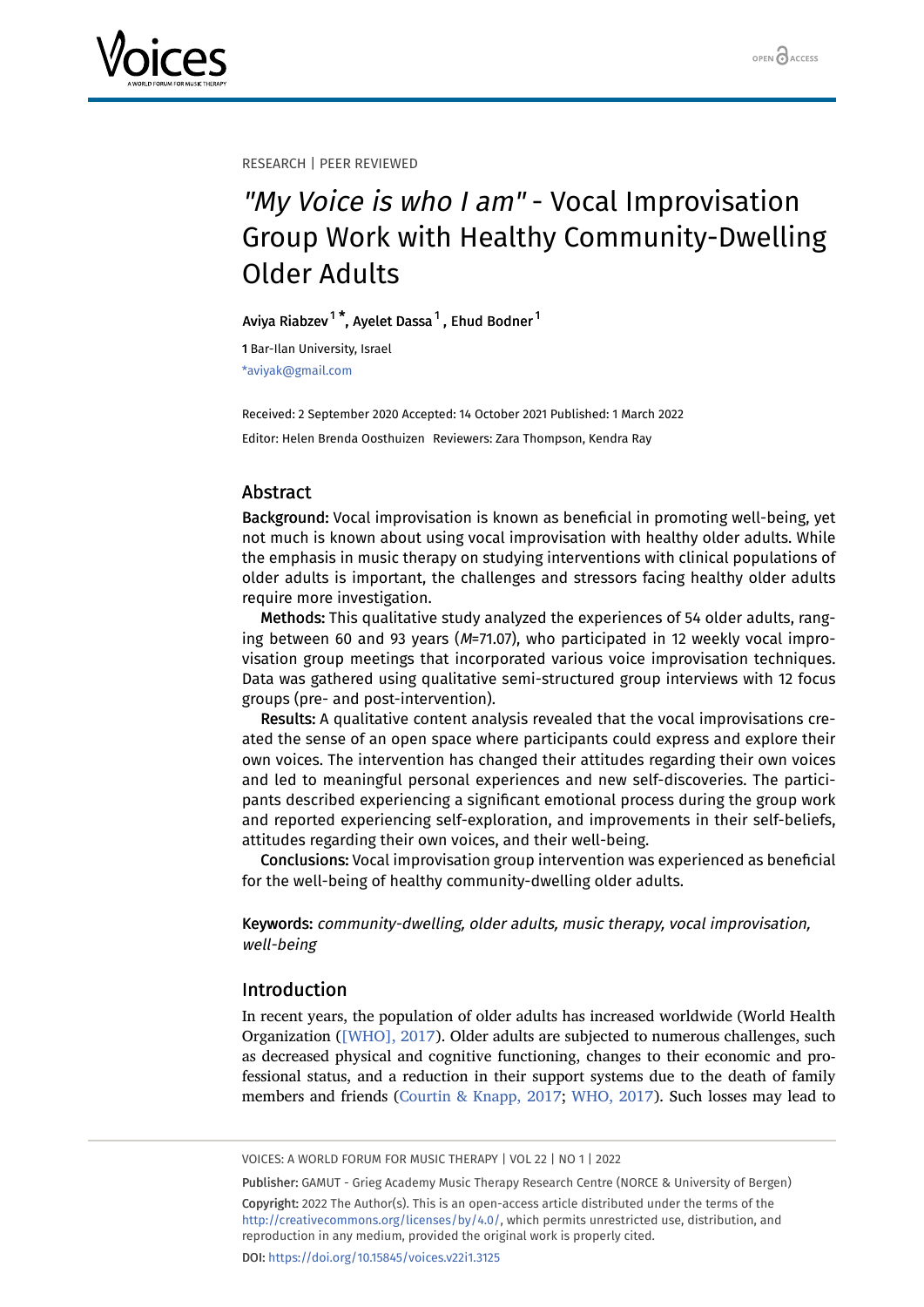decreased self-esteem and to lowered sense of security, and even to social and professional withdrawal, loneliness, and subclinical depression ([Chiang et al., 2010](#page-12-1); [Courtin](#page-12-0) [& Knapp, 2017](#page-12-0)). Therefore, in this study we focus on such normative older adults who do not present any specific form of psychopathology. Our clinical stance is in accordance with the WHO's definition of health [\(2017\)](#page-14-0) as a state of complete physical, mental, and social well-being, and not only as the absence of disease ([WHO, 2017\)](#page-14-0). This line of thought also corresponds with the salutogenic approach and the school of positive psychology which are focusing on mental health promotion, prevention and rehabilitation [\(Antonovsky, 1996;](#page-11-0) [Kobau et al., 2011\)](#page-13-0).

Moreover, upon observing the stressors which older adults have to cope, ageism may also affect their well-being. The social phenomenon of ageism includes self-age stereotypes which are directed by older adults toward their own age-group ([Levy,](#page-13-1) [2009](#page-13-1)). These self-stereotypes cause them to perceive themselves as weak, dependent, and socially insignificant ([Ayalon & Tesch-Römer, 2017](#page-11-1); [Bodner, 2009\)](#page-11-2).

The negative effects that aging stereotypes have on older adults' physical and mental functioning emphasize the need to mitigate such stereotypes ([Coffman, 2002;](#page-12-2) [Patel](#page-14-1) [et al., 2011\)](#page-14-1). Therefore, group program interventions for community-dwelling older adults such as intergenerational performing arts interventions (e.g., participating in an intergenerational theatre group) aim to increase the knowledge about the negative effect of ageism on older adults. These program interventions also help to decrease ageist stereotypes, and have been found to be successful in increasing positive age stereotypes and reducing negative age stereotypes. Moreover, they improve well-being among community-dwelling older adults by building social networks, confidence, and self-esteem [\(Anderson et al., 2017;](#page-11-3) [Ermer et al., 2021\)](#page-12-3).

Encouraged by these programs, the current group which focused on free vocal improvisation expression was aimed to unleash inhibitions that people have regarding their voices ([Austin, 2009\)](#page-11-4), and thereby not only improve older adults' self-expressions, but also enhance their self-confidence and self-esteem. Following Austin ([2009](#page-11-4)), we believed that conducting a free vocal improvisation with independent older adults, who are living at their own homes, would help to strengthen positive self-attitudes and improve their well-being.

In this regard, previous studies have also indicated that music plays a significant and essential role as it helps to maintain a sense of personal and social identity in old age ([DeNora, 2000](#page-12-4); [Gabrielsson, 2002](#page-12-5); [MacDonald et al., 2002](#page-13-2)). Furthermore, music can evoke self-reflections of personal life events, illuminate hidden aspects of one's personality, and revive hidden emotions through reminiscing ([Clements-Cortés, 2017;](#page-12-6) [Creech et al., 2013](#page-12-7); [Dassa, 2018\)](#page-12-8). However, the literature regarding group interventions with community-dwelling older adults is only comprised of studies on choirs and on community singing activities, and none on vocal improvisations with older adults ([Cohen et al., 2007](#page-12-9); [Hays & Minichiello, 2005](#page-12-10)). Clinical studies on vocal improvisation focus primarily on individual work and address populations in crises such as people dealing with post-trauma, cancer, or age-related illnesses [\(Austin, 2002,](#page-11-5) [2009;](#page-11-4) [Baker](#page-11-6) [& Uhlig, 2011](#page-11-6); [Newham, 1998\)](#page-13-3). These studies indicate that music interventions with older adults enable the creation of an intimate, safe, and reliable musical environment that reduces negative emotions, enhances feelings of mental well-being, satisfaction and hope, and yields a sense of success [\(Adler et al., 2012;](#page-11-7) [Austin, 2001,](#page-11-8) [2002](#page-11-5), [2009;](#page-11-4) [Baker & Uhlig, 2011](#page-11-6)).

Choirs and community singing were found to be efficient in promoting emotional regulation, and in increasing social interactions and older adults' subjective and psychological well-being ([Mohammadi et al., 2011](#page-13-4); [Noice et al., 2013](#page-13-5); [Skingley et al.,](#page-14-2) [2011](#page-14-2)). Moreover, singing in a choir had a stimulating effect on older adults' motivation, involvement, and interest in life, as it increased their sense of self-confidence and capability, and happiness. This could be due to an increase in their confidence to sing in a clear and free manner and to experience their presence by using their own voice ([Clair & Memmott, 2008](#page-12-11); [Hays & Minichiello, 2005](#page-12-10); [Noice et al., 2013](#page-13-5)). In this regard it was also found that older adults who participated in a music-therapist led choir and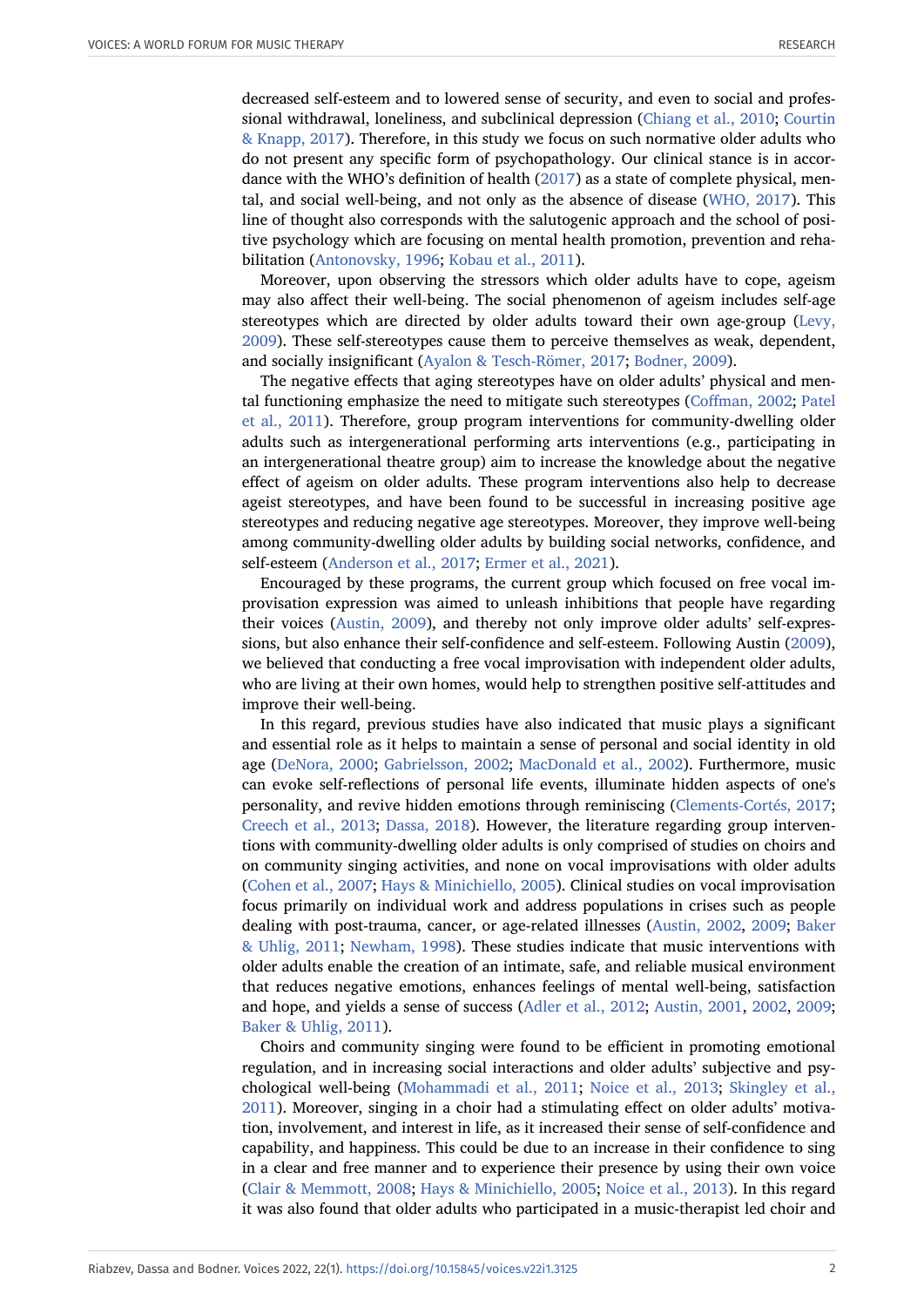thereby experienced their voice being heard expressively, exhibited an improvement in their quality of life and reduced depressive symptoms compared to a control group that received standard care [\(Ahessy, 2016](#page-11-9); [Zanini & Leao, 2006\)](#page-14-3).

The positive effects of group vocal activities on the health of community-dwelling older adults were also evidenced on a biological level. Studies have demonstrated that group vocal activities may balance the natural decline in voice control mechanisms, known as presbyphonia, which occurs in old age. Presbyphonia occurs as a result of structural changes in the larynx, which is evident in people after the age of sixty ([Marc](#page-13-6)[hand & Bonamigo, 2015](#page-13-6)). Studies have shown that participating in a choir maintains muscle tone, increases cardiovascular strength, improves respiratory functioning, and even prevents cognitive decline. It was demonstrated that older adults who participate in choirs report an improvement in their health, report fewer visits to the doctor's office, and show a reduction in the consumption of over-the-counter drugs ([Cohen et al.,](#page-12-9) [2007](#page-12-9); [Tamplin et al., 2013](#page-14-4)).

While the abovementioned studies provide solid evidence about the importance of group singing for older adults, vocal improvisational group work is different from group singing and may add value in many other aspects. These include:

- 1. Participating in vocal workshops requires no training as they are not focusing on sounding "good" but are geared toward having fun and entering unexplored territories, with the attitude that all people can make sounds ([Austin, 2009](#page-11-4)).
- 2. Vocal workshops and vocal group interventions assist participants to reduce their anxiety levels through using breathing exercises, followed by relaxation that is experienced as acting on deeper bodily sensations ([Austin, 2001](#page-11-8), [2009;](#page-11-4) [Baker &](#page-11-6) [Uhlig, 2011](#page-11-6); [MacIntosh, 2003](#page-13-7); [Zarate, 2016](#page-14-5)).
- 3. Vocal workshops help in promoting a sense of playful space which allows an experience of the "here and now" [\(Austin, 2009](#page-11-4)).
- 4. Vocal workshops increase spontaneity, decrease fears and increase creativity ([Adler et al., 2012](#page-11-7); [Austin, 2009;](#page-11-4) [Baker & Uhlig, 2011\)](#page-11-6).
- 5. Vocal workshops enhance the recognition and the expression of feelings and needs ([Adler et al., 2012](#page-11-7); [Austin, 2009;](#page-11-4) [Baker & Uhlig, 2011\)](#page-11-6).
- 6. Vocal workshops enable an intimate, reliable, and safe musical environment in which unconscious feelings, sensations, memories, and associations can be accessed, processed, and integrated ([Adler et al., 2012](#page-11-7); [Austin, 2001,](#page-11-8) [2002,](#page-11-5) [2009](#page-11-4)).

Studies exploring vocal therapy tend to focus on individual therapeutic interventions with people in crisis such as those with post-trauma, cancer, or age-related diseases. These studies mostly indicate that vocal improvisation may help deal with physical and psychological limitations, and promote well-being ([Adler et al., 2012;](#page-11-7) [Baker & Uhlig, 2011](#page-11-6); [MacIntosh, 2003](#page-13-7); [Newham, 1998\)](#page-13-3). In spite of the many advantages of vocal improvisation work, to the best of our knowledge, none of the above studies examined vocal improvisation group work for healthy older adults.

With the aim of exploring the added value of group vocal improvisation as a beneficial intervention in music therapy with older adults, the current study followed a vocal improvisation therapy with a group of healthy older adults, living in their communities. This study examined whether such intervention promotes their sense of self, improves their self-perceptions, and frees them from inhibitions regarding their voice.

#### Method

This qualitative research is part of a PhD project that included a quantitative study, which also focused on the quantitative aspects of self-perceptions of aging and subjective well-being as measured by self-report questionnaires among community-dwelling older adults. In addition to the quantitative data, we included semi-structured interviews in a focus-group format, during the first and last session of each group.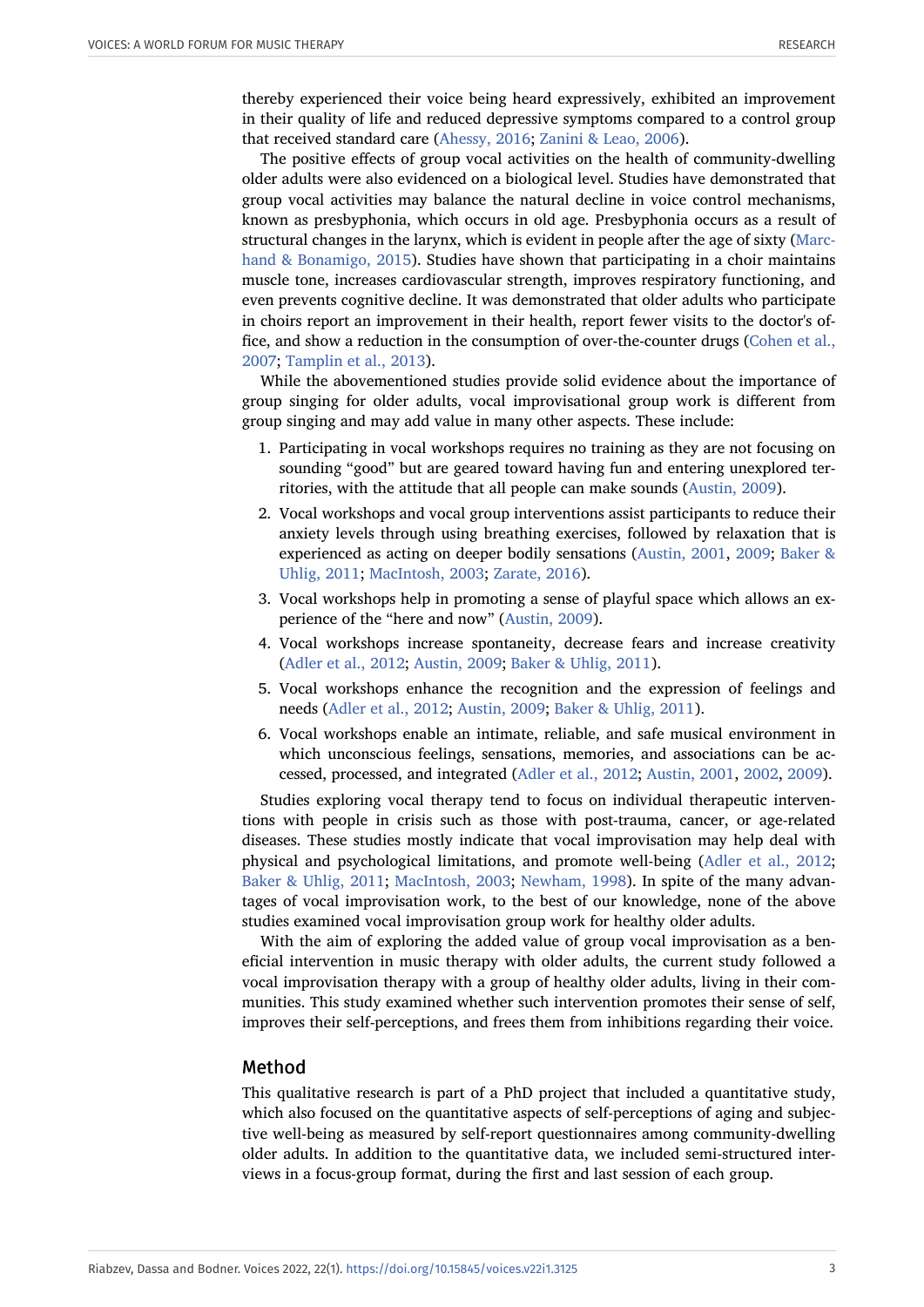Due to the immensity of material gathered in this research (such as/including questionnaires delivered to each group throughout an 8-month period on five different occasions), this study focuses on the qualitative findings from the focus groups. As this is an ongoing project that collects much data, other parts of this project are intended to be written for separate future publications.

It should also be noted that the participants signed an informed consent form and provided their permission to include the contents of the conversations in this study. Names have been replaced by pseudonyms in this manuscript. All other data concerning personal information was concealed. This research received ethical approval from Bar-Ilan University (Approval no. E.MUS. 21.5.2017).

## Participants

The 54 participants in the program resided in the community and were considered "healthy" as reported by self-administered questionnaires. Based on these questionnaires, inclusion criteria were a health condition without a self-reported diagnosis of chronic diseases, psychiatric issues, or a cognitive or functional decline. Participants included 48 women and 7 men (ages ranged from 60-93; mean age 71.07). The participants were recruited from social clubs for older adults and attended the meetings independently. Most of them were women (87%), with high school or academic education (82.6%), most reported as having a good health condition (77.2%), as financially well off (93.3%), and with no previous musical background (92.5%).

#### Session Format

Following a pilot group facilitated by the first author (a music therapist), which included five sessions conducted once a week with 10 community-dwelling older adults, a preliminary protocol was formatted. The protocol was based on two senior music therapists' clinical experience in conducting music therapy groups with adults. Based on the positive findings of the pilot, including improvement in self-efficacy, self-esteem, and in mental well-being measures, an intervention led by the same protocol was delivered to the 54 participants mentioned above. The protocol included 12 weekly continuous sessions for three-months.

Each session lasted 90 minutes. There were six intervention groups, each containing 8-10 participants (54 participants in total). Two music therapists co-conducted each of the six groups, which took place at the first author's university. The music therapists attended weekly supervision meetings with a professional music therapist throughout the intervention.

The format and musical material were pre-planned according to the participants' musical preferences, which were elicited during the pre-focused group interview. Each session included the following activities:

- *Personal name circle improvisation* Each session began with the participants improvising a melody and with each of them singing his/her name.
- *Physical and vocal exercises* Warm-up body exercises were utilized in order to enhance vocal expression. The therapists combined the physical exercises with breathing exercises and vocal expression exercises. The vocal exercises contained syllable exercises (such as *A, E, I, O, U*); vocal dynamic exercises while walking in the room (such as singing forte or piano); vocal pedagogy exercises using singing techniques, such as vocal production techniques; techniques for extending the vocal range; and resonance techniques, such as vocal registers (head register for the flute configuration, chest register for the clarinet configuration, and stomach register for the saxophone configuration). We believed that each configuration could help the older adults explore different qualities in their voices and express different kinds of emotions. Using the flute configuration, we could see that the participants used their high larynx in the neck, creating a short tube and closing the vocal cords. We expected that as a result, their solid emotional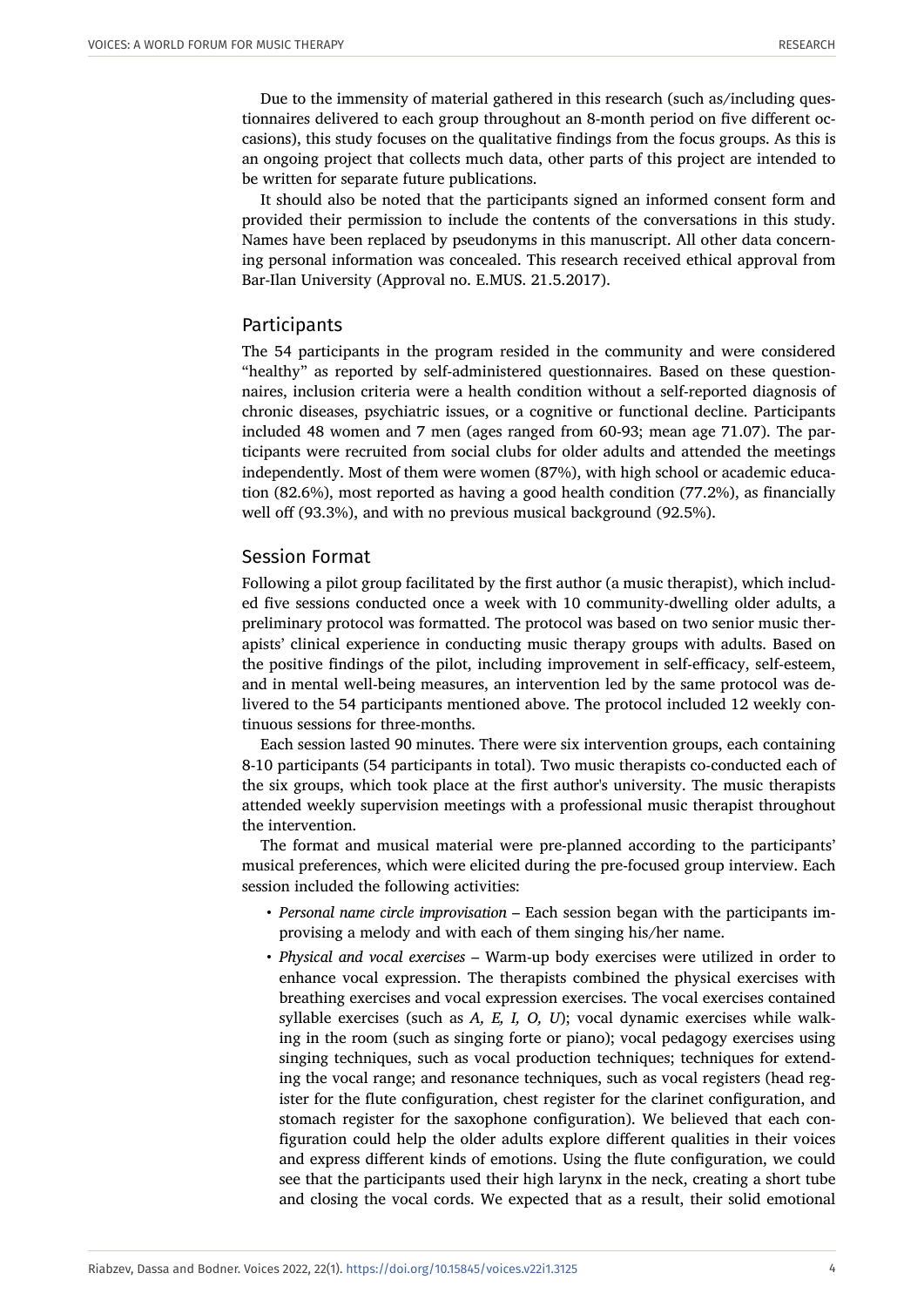sensations would grow weaker, and that they will be able to experience more of their stoic and frosty feelings and a stronger mental control. Using the clarinet configuration, we hoped that the participants will use their lower position of the larynx in the neck, creating a longer tube, thereby enabling them to experience their primary emotions attributed to the heart, such as love, courage, romance, and sympathy. Finally, by using the saxophone configuration, we aimed that the participants will use a complete descent of their larynx in the neck, creating a long tube, which might enable them to experience their deep and core feelings such as grief, fear, and happiness [\(Newham, 1998\)](#page-13-3).

- *Vocal improvisation exercises* These exercises were mostly performed in a group format, in couples, or in trios. Some of the exercises created an atmosphere of fun, joy, and laughter, such as the "gibberish" game, where the participants were arranged in pairs who communicated improvised inexplicable syllables and sounds. Other exercises created a calm atmosphere. For example, an exercise termed "vocal bath," in which all the participants vocally improvised while standing in a circle, and each participant entered the circle in turn, to "bathe in the sounds" of their friends. Then they could choose to listen or improvise, or even to lead the melodic improvisation. These exercises were constructed in order to enable the participants to reflect and express themselves spontaneously. While the participants improvised vocally, the therapists used vocal grounding [\(Austin,](#page-11-8) [2001](#page-11-8)) for support and encouragement, aimed at creating a safe environment.
- *Composing songs* Experiencing vocal improvisation exercises during the workshop enabled the participants not only to write new lyrics for well-known songs from their past, but as they learned how to improvise (mid-workshop, around the sixth session), they even started to compose their own songs, including lyrics and melody.
- *Closure* The participants sang the sound *homm* together at the same pitch. Each participant who wanted to improvise could leave the *homm* tune while improvising their own melody, and then return to the group's *homm*.
- *Closing discussion* Following each session, the participants conducted a discussion in which they reviewed their experiences during the session and suggested activities for the next session. In this regard, the topics and content for the next meeting were mainly chosen from the ideas and wishes the participants raised throughout the session.

# Data Collection and Analysis

There were six pre- and post- intervention focus groups (FG). Each included 8-10 participants. The focus group interviews were conducted by the music therapists who cofacilitated the intervention. Focus group data allow rich information to emerge from the interaction between participants during the discussion. The researcher encourages participants to share their thoughts and respond to other members in the group ([Aco](#page-11-10)[cella, 2012\)](#page-11-10).

The discussion in the focus groups included questions such as:

- What were the primary expectations and reasons for joining the group?
- Were there any useful tools learned during the workshop?
- What were the advantages and disadvantages of the group work?
- How did you feel about your own voice?

These questions helped to promote a group discussion. While the music therapists were often not required to intervene, they tried to encourage all group members to engage. Qualitative content analysis revealed that group members engaged in an open dialogue and that the therapists had very few interventions in this dialogue.

The data was analyzed through a systematic qualitative content analysis ([Kohlbach](#page-13-8)[er, 2005](#page-13-8)) collected from the six groups on two occasions: pre-intervention (session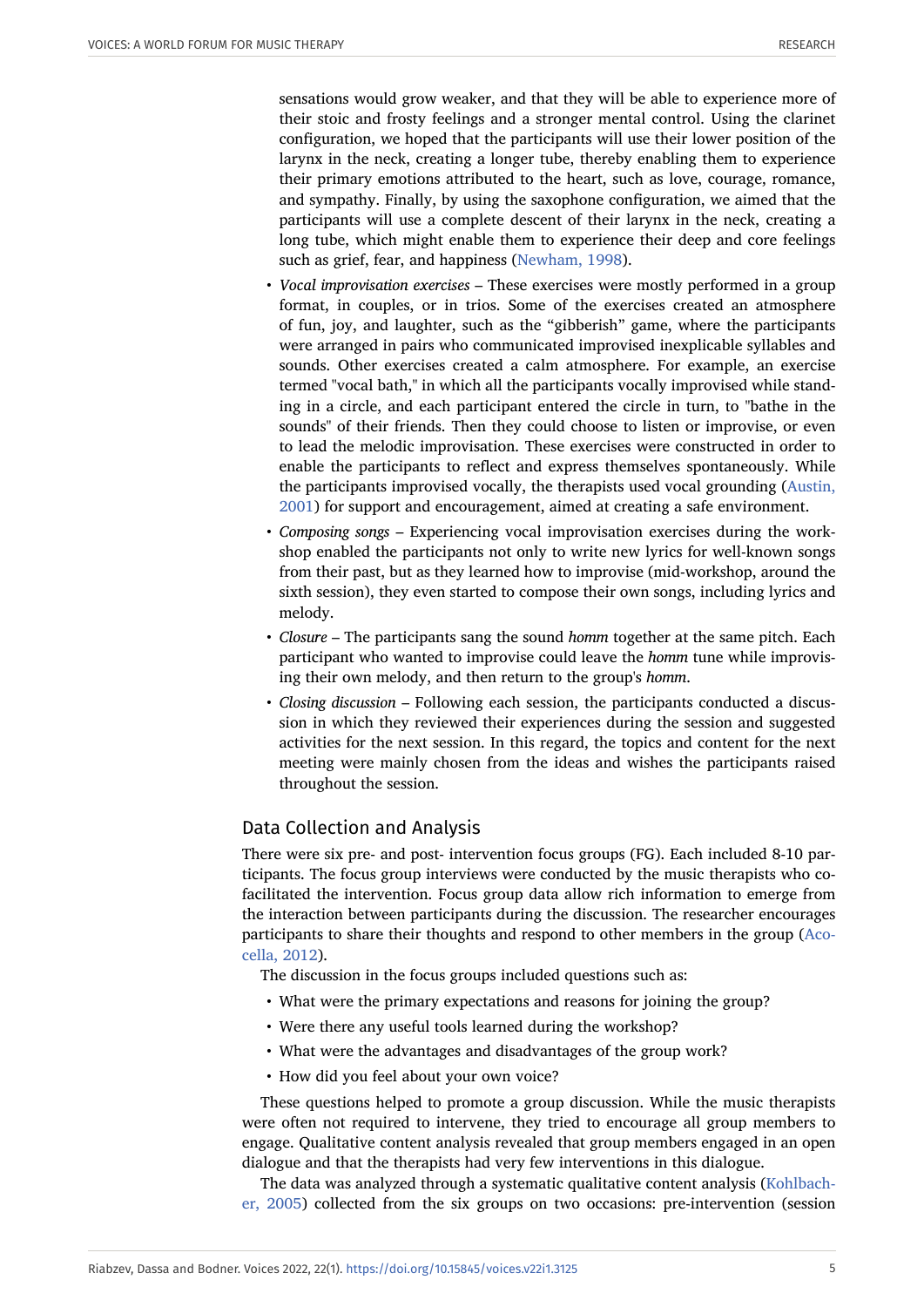number 1), and post-intervention (session number 12). A systematic process of stepby-step categorization was conducted. During the initial coding stage, the researchers marked word fragments, lines, segments, and incidents of the participants' experiences. The researchers aimed to remain open to all possible directions indicated by the data. In the second coding stage, these textual parts were conceptualized into more salient categories, using the most common codes which were previously marked during the initial stage, with the aim of condensing the previous codes into general categories. This systematic process enabled us to focus on the main themes concerning the participants' attitudes and feelings regarding the vocal group experience.

The music therapists who guided the intervention also conducted the focus groups. One of the music therapists was also the researcher (the first author). These dual roles created more concerns regarding the aims of the intervention and its efficiency according to the expected results of the research and according to the opened responses of the participants. The dual expectations as a researcher and as a therapist were managed by receiving thorough supervision from an experienced music therapist throughout the intervention, striving to separate these potentially conflicting roles by focusing on the aims of the group itself and not on the expectations of the research ([Bourdeau, 2000;](#page-12-12) [Conneeley, 2002](#page-12-13)). Moreover, for the sake of credibility, and due to "the challenges of dealing with the researchers' preconditions and consequences of research focusing on (social) critique, usefulness, relevance and ethics" ([Stige et al., 2009, p. 1504\)](#page-14-6), an experienced music therapist with expertise in working with older adults served as an external examiner, reviewed 80% of the data and commented on the reports from the content analysis.

#### Results

Based on the analysis, three main categories emerged. The vocal improvisation group intervention: (1) created an open space for freeing and exploring one's voice; (2) changed the participants' attitudes regarding their own voices; and (3) led to meaningful experiences and new self-discoveries. In the following sections, we elaborate on each finding.

#### **1. The vocal improvisation group intervention created an open space for freeing and exploring one's voice.**

At the beginning of the workshop, some participants expressed their desire to free their voice, stating that *something is blocking* it. The main reasons for this *blockage*, described by the participants, were self-criticism, cultural boundaries, and lack of support from relatives:

There are many conventions regarding how we should behave or speak. We didn't allow ourselves all those years […] I want to give myself here the freedom to shout and do things that were not acceptable as a good girl […] to use my voice in an unusual and non-judgmental way." (Ilana, pre-intervention focus group 1 [pre-FG1])

I want a way to express myself through voice. There are various ways to express ourselves, and we don't always use vocal expression. Sometimes it is also repressed emotions. I want to give everything a voice. (Keren, pre-FG5)

After experiencing vocal improvisations, the participants stated that thanks to the workshop they received legitimacy to use their voice freely:

First of all, it helped us express ourselves, remove obstacles, barriers […] it's like opening doors that were closed before. I feel free. (Zvika, post-FG4)

I really like to sing, but I don't yet have the ability to stay in tune, but here it is possible [...] here you are allowed to be out of tune with pleasure! (Rachel, post-FG2)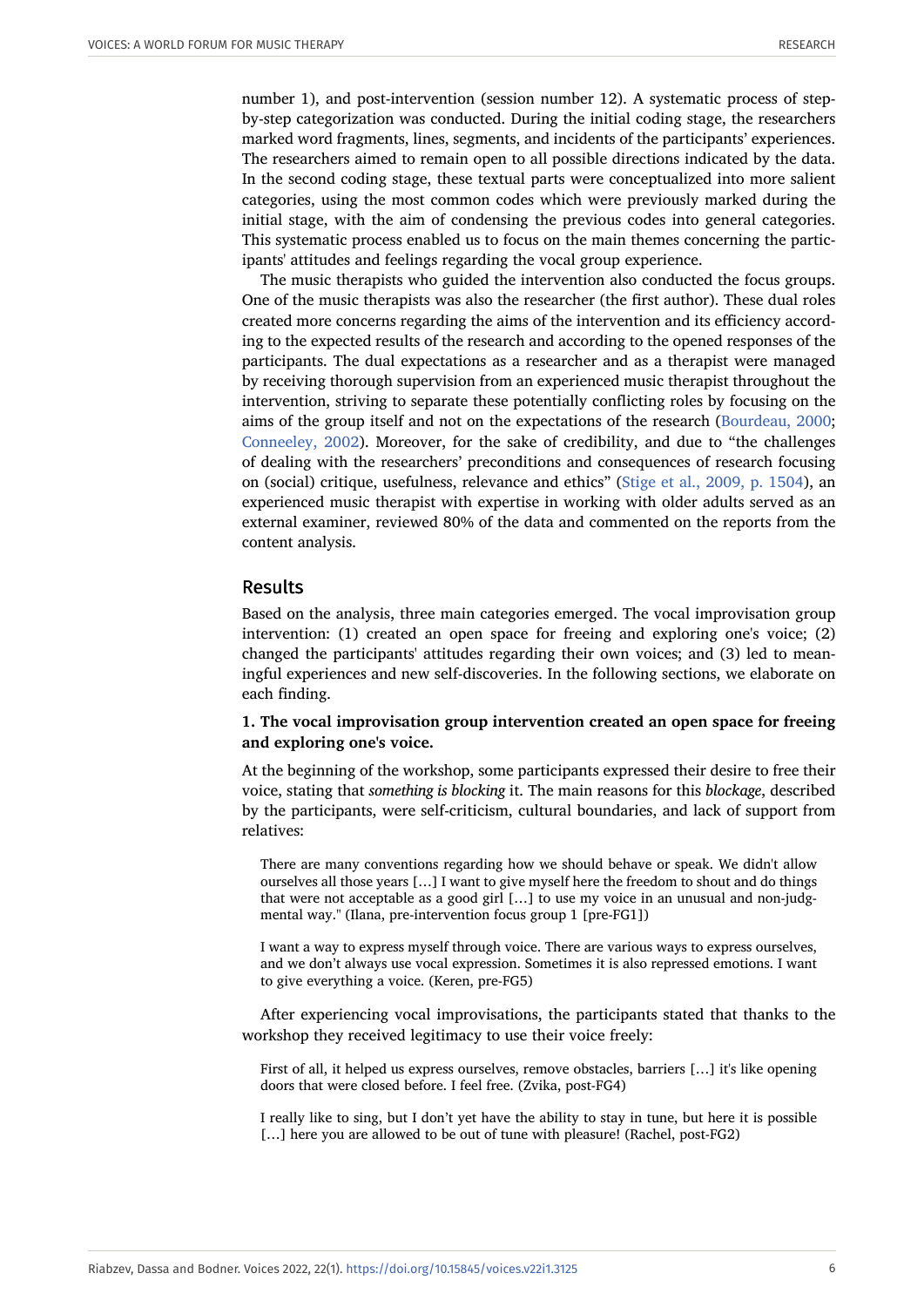#### **2. The vocal improvisation group intervention changed the participants' attitudes regarding their own voices.**

At the beginning of the workshop, the participants said that although the voice is a tool for expression, they cannot express themselves as they would like to through their voice and as they did in the past:

My voice - I would like it to be stronger, it's a little weak. It's about the ability of expression. My voice is not what it was. It's not the same. (Betty, pre-FG2)

In addition to their dissatisfaction with their voices, the participants also expressed a desire to change their voices because they were uncomfortable with them:

I do not feel good about my voice. People think that because I speak quietly, I'm hesitant about what I'm saying, but it's not true. I used to talk politely […] I would like to improve it [my voice]…maybe I can increase my vocal range. (Oren, pre-FG1)

More strongly, Shula declared:

I have a defect in my voice, I hate my voice! (Shula, pre-FG3)

By the end of the meetings, Shula's attitude changed dramatically:

I've got this issue with my voice. Everyone thinks I have a man's voice because I have a low voice, but here I am sitting in the workshop next to Rina, and her voice is as low as a man's voice, even lower than mine, but she is a singer, she has a nice voice. So, if I have a low voice it doesn't mean I have an ugly voice. I do not hate my voice anymore. (Shula, post-FG3)

These new experiences helped them to develop a new positive perspective on their voice and to feel more comfortable about expressing themselves using their voices. Hanna shared with the group that for the first time during a family gathering in which she usually let her husband do the talking, she allowed herself to speak:

I found that I was able and capable […] I can express myself! […] Thanks to the workshop I took the initiative […] I allowed myself. I had the opportunity to get the best out of myself […] I think they [my family] were shocked. (Hanna, post-FG1)

Carmen also revealed that she could now feel free to express herself:

In our generation, we had to listen to our parents. We never spoke or said what we wanted. Not expressing myself was as if I didn't exist. Now I can say what I want, something opened up inside me, and helped me to express myself. (Carmen, post-FG6)

#### **3. The vocal improvisation group intervention led to meaningful experiences and new self-discoveries.**

At the beginning of the workshop the participants discussed the connection between their voices and their emotional and mental states:

I believe that there is a solid connection between voice and mental state […]. Voice, feelings, and the soul are all connected! (Betty, pre-FG3)

Dana wanted to understand and discover new things about herself:

What fascinates me is the whole idea of improvisation… It will reveal all kinds of things that you do not think about yourself [...]. You're the most authentic when you act spontaneously without planning. (Dana, pre-FG1)

The spontaneous and improvisational use of their voice brought with it unconscious elements from their distant past. This phenomenon can be captured by describing Shimon, an 86-year-old participant, characterized by his bent head posture. In one of the sessions, Shimon sang prayers and cantillations from his father's home, which he had not sung for more than 70 years. While Shimon was singing, he stood and straightened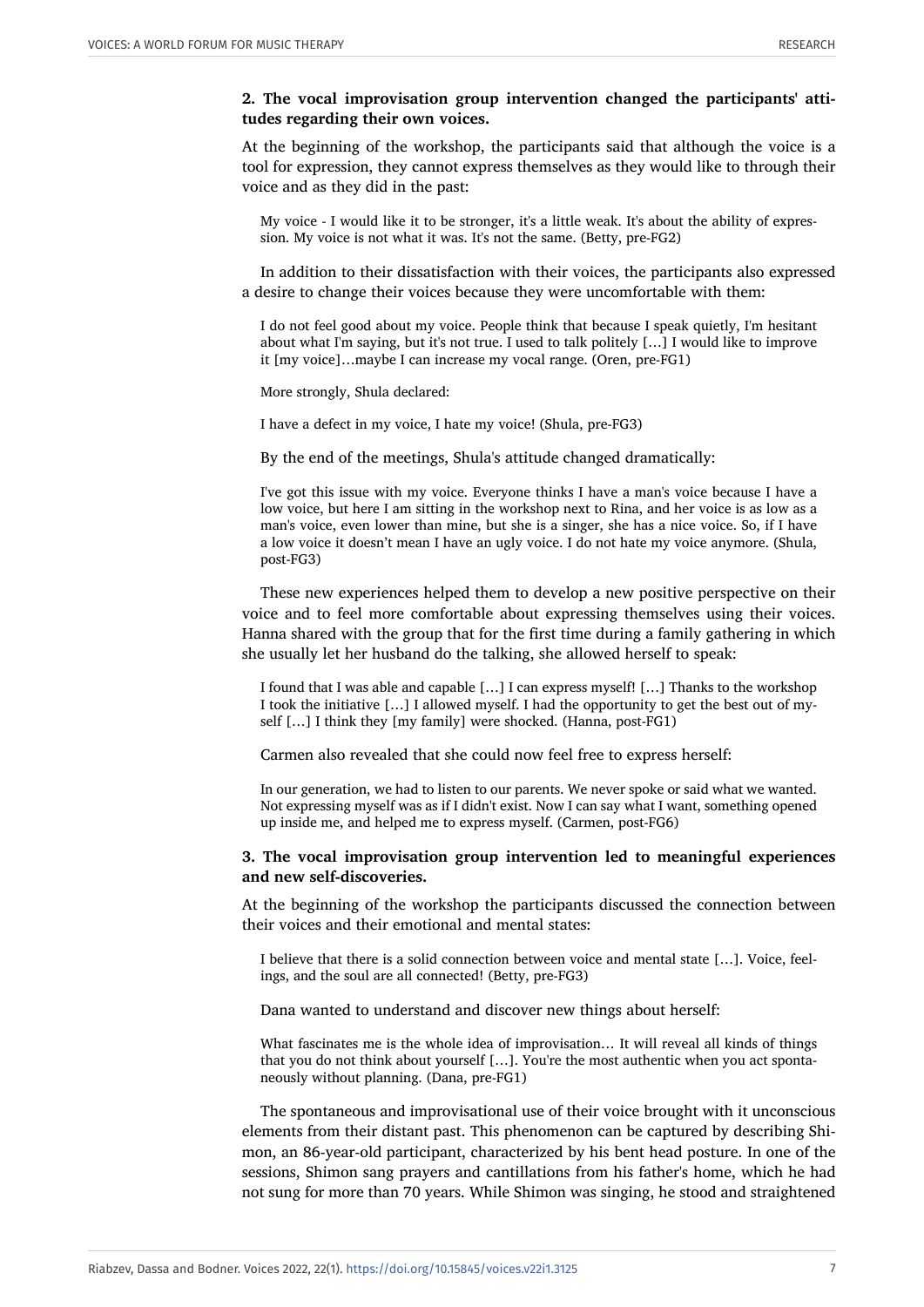up. That was the first time that the group members and the music therapists saw him standing upright and with his head held high. During the discussion, which took place in the final session, Shimon talked about this powerful experience:

I sang while praying here. I hadn't done it for 80 years. What made me do this? Something came out of me […]. There are many things that we are not aware of at all that came out… and that caused happiness … I have opened up beautifully. Who would have believed that I straightened up and stood upright? That is, things that you are not aware of happen to you. (Shimon, post-FG5)

Self-discoveries were revealed in the concluding focus group. Paula realized how she communicated with people in the group. She shared this with the participants:

It also helped me to understand that I was a bit bossy, and I tried to enforce myself. [ … ] I noticed that my voice was too dominant and realized that other people also have something to say and contribute. It was a sudden realization, and it was in this small group, that on the one hand, it was hard for me to admit that this is me, but on the other hand, I promised myself I would hold back more. (Paula, post-FG4)

Naama shared her insights following her exploration through voice work:

My voice is not just part of my body and a tool for communicating, but is a part of my body, a part of my soul […] What is my voice? Who am I? What am I? […] My voice is my place in the world. My voice is a part of my being. (Naama, post-FG3)

The concluding song written by the group's members (group number 5) gives voice to these meaningful experiences:

In the voice improvisation sessions, Voices and sounds from the mouth are playing Laughter and tears accompanied our working Animal voices here we are imitating We are breaking through the glass ceiling.

In this song, the participants recount how the voices and sounds they made created a new mode of expression and led to self-discoveries. Shimon, the participant who experienced such intense feelings, wrote the last line of this song - *We are breaking through the glass ceiling.* In this line, Shimon meant that during the intervention, he reached new heights of emotional, mental, and physical expression that he did not believe he could experience.

## **Discussion**

## The Uniqueness of the Study and Major Findings

To the authors' knowledge, this is the only published study that uses vocal group improvisation in healthy older adults as a means to change their views on their voices and thereby to improve their self-esteem. As previously reviewed in the introduction, studies in this field mostly focused on populations of older adults with medical and psychiatric problems. The findings of this research indeed demonstrated that the participants experienced a significant and a positive emotional process due to the group work. This process began by them playing an active role in a new experience that has led them to improve their attitude about their voices. Moreover, the participants were involved in self-exploration and reported an improvement in their self-beliefs concerning their voice and interpersonal capabilities, as well as an observable positive change in behaviors in the group, such as self-expression and in regard to reported behaviors like the initiation of new activities in their daily lives.

# The Effect of Vocal Improvisation on Self-perceptions and Emotions

Exploring their voice through vocal improvisational group work introduced the participants to a new experimental activity, one that helped them to free inner boundaries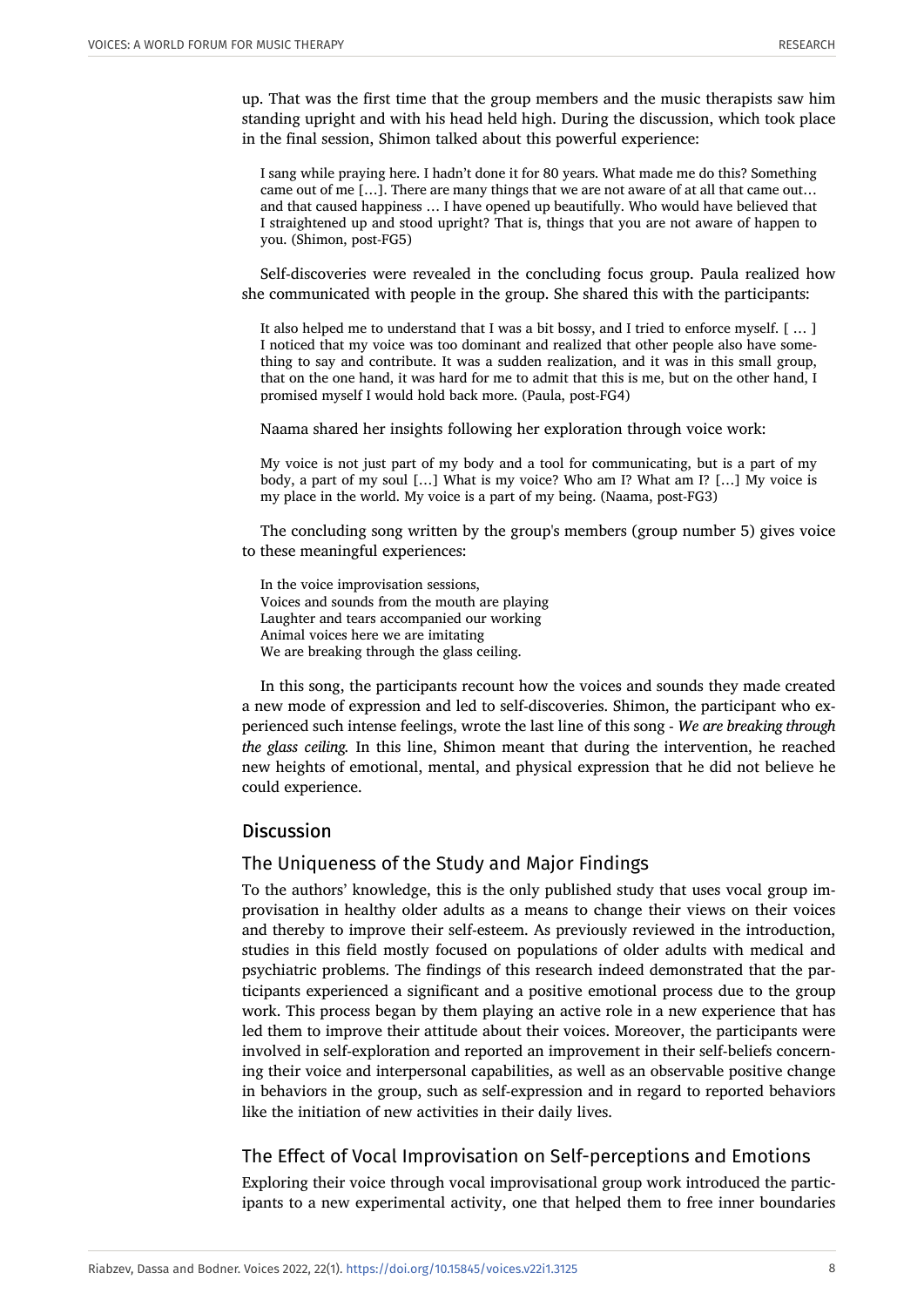and discover new modes of expression. Their vocal exploration has led them to an intimate experience. The music therapists provided vocal means for exploring sounds and aimed to improve their capacity to release sounds and primitive vocal expressions, helping them to reconnect with their primal nature, access intense feelings, and give voice to the inexpressible and to their entire range of personality [\(Loewy, 2004](#page-13-9)). In this respect, this vocal exploration helped the participants express themselves, but also voiced emotions and feelings that were out of their awareness.

# Possible Mechanisms by which Vocal Improvisation Improves Selfperceptions and Emotions

The mechanisms by which the vocal improvisation has served as an outlet for these emotions, validated them, and provided them with new meaning can be deduced from the participants' reports. The participants reported feeling understood by the other group members and the therapists. They said that vocalizing and improvising together was meaningful, and made them feel more secure and a greater sense of belonging than before their participation. This is in line with previous clinical evidence demonstrating that exploring and voicing repressed primitive sound forms of self-expression (screams, sobs, etc.) helped to reclaim aspects of people that have been silenced or inhibited by their families and society [\(Loewy, 2004](#page-13-9)). This evidence is also consistent with the participants' experience regarding cultural influences which characterize people of their generation in which it was common to be silenced. Some of them reported that from childhood and throughout most of their adulthood they had to internalize their wishes, desires, and feelings. Due to their old age, the participants reported that they gave up any hope they would ever express those repressed feelings. Not being able to express oneself as a child might lead to repressed feelings, insecurity, and anxiety in adulthood. Someone who has been silenced in the past might not even recognize or understand these negative feelings and how they are related to the current wish for self-expression [\(O'Loughlin, 1995\)](#page-13-10).

Producing sounds and exploring one's voice play a larger role than just freeing hidden emotions. It is the key to accepting one's voice regardless of training or background [\(Oddy, 2011\)](#page-13-11). Therefore, perhaps using their voice as a channel for emotional expression helped the participants not just to accept their voice as it is, but also to accept themselves.

Another possible explanation for the evident change in the participants' self-acceptance was the impact of vocal expression as a physical experience. Finnegan [\(2012\)](#page-12-14) has argued that music is experienced directly in and through the body, as it enhances one's sense of self and better familiarizes a person with their own personality. Moreover, Bojner-Horwitz [\(2018\)](#page-12-15) argued that music also increases contact with embedded emotions and develops empathy. A renewed contact with the self and an improved mood can change a person's perception and, consequently, their well-being ([Robertson](#page-14-7) [& Monaghan, 2012;](#page-14-7) [Seidler, 2007](#page-14-8)).

Vocal improvisation can also serve as an outlet for experiencing a wide range of emotions. The participants reported that improvising together led them to experiencing and expressing contradictory emotions. Music engagement offers what Seidler ([2007](#page-14-8)) refers to as an "emotional space," where it is socially accepted to experience a wide range of different emotional and affective states. Moreover, a vocal improvisation group work might aid in reinforcing the capacity to differentiate between positive and negative feelings. In some vocal exercises the participants testified that they not only learned how to express emotions in general but also to express contradictory emotions. This is notable due to cultural influences which characterize their older generation. Through vocal improvisational group work they expressed feelings that were sometimes contradictory (such as joy and sadness, etc.). Thus, as Ong and Bergeman [\(2004\)](#page-14-9) argued, the participants reinforced their capacity for emotional complexity, which seems to improve in later life ([Bodner et al., 2012;](#page-11-11) [Carstensen et al., 2000;](#page-12-16)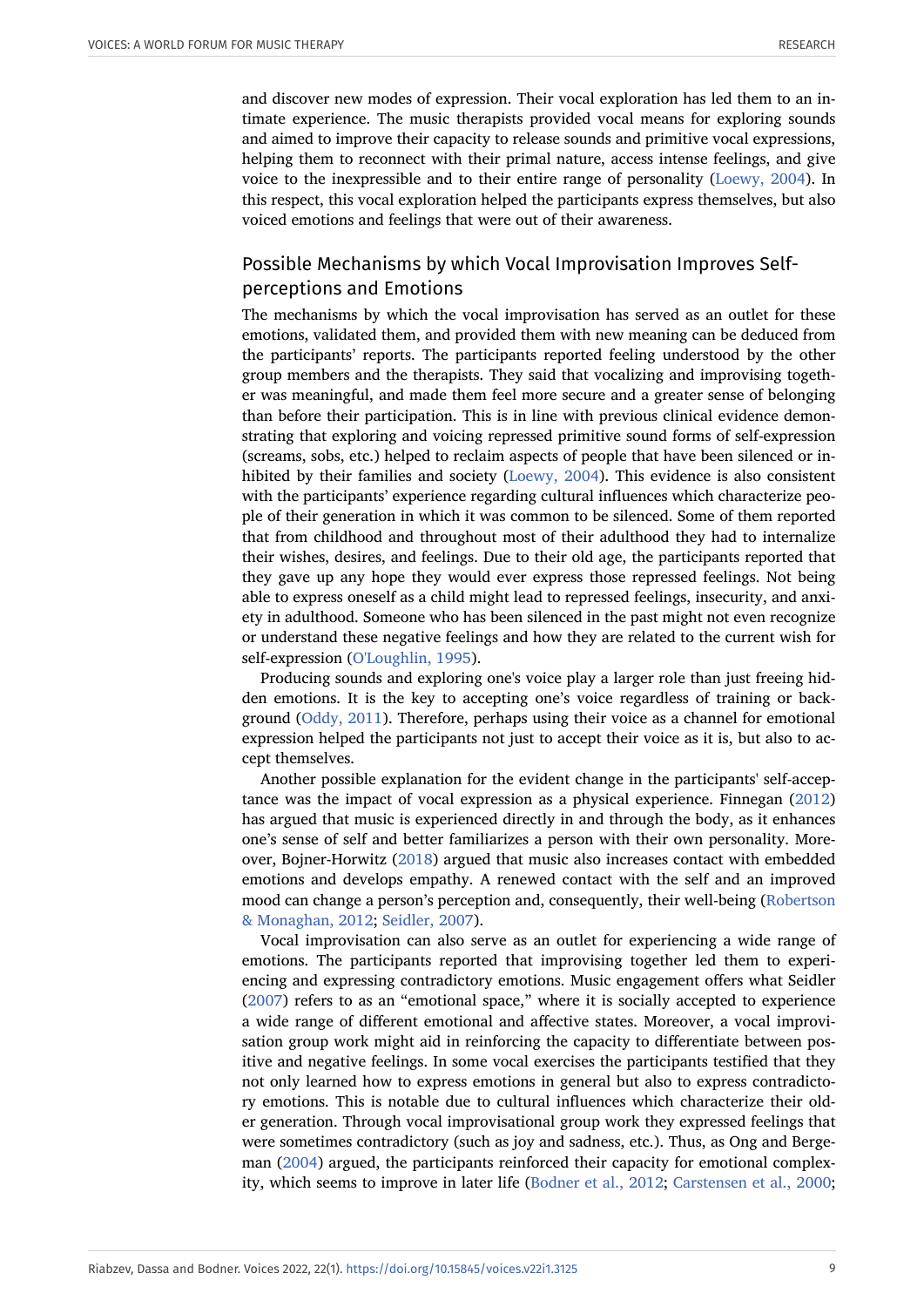[Ready et al., 2006](#page-14-10); [Ready et al., 2008](#page-14-11)). As the group provided a safe space for the participants to vocally express their emotions, it enabled them to use this ability.

## The Vocal Improvisation Group as a Safe Place

From childhood, the self-perception of one's voice is strongly connected to others' opinions, which is why vocal exploration requires safe and non-judgmental environments. A safe environment makes it possible to share private experiences and serves as a venue for personal discoveries ([Loewy, 2004](#page-13-9)). Indeed, the participants in this study reported that they experienced the group as a safe place.

In this regard, the term a "field of play," coined by Kenny [\(2014\)](#page-13-12), can be used. A field of play is a musical space where one feels secure and is free to engage in play. It is a space where there is a new openness, freedom, and a joyful sense of discovery, experimentation, and energy. According to this term, in one's playfulness one may find authenticity, innovation, enjoyment, pleasure, and joy ([Kenny, 2014\)](#page-13-12). As can be seen from the qualitative data, the participants shared the notion that the group served as a safe and containing place for expressing their emotions. Some participants even testified that the group has inspired them with such a sense of confidence in expressing their feelings they had never evidenced before. They also reported that the atmosphere of the group enabled them: to feel free to play with their bodies and voices; to openly express various types of vocal expressions, such as a child's voice or an authoritative voice; and to express their thoughts. The participants testified that this new experience enabled them later to transform this reassuring and safe atmosphere to their play with their grandchildren.

It should be noted that at the same time, they also expressed some reservation, stating that the outside world (their family members), might judge their behavior as unsuitable for their old age. The positive atmosphere had evolved through the workshop and enabled the participants to experience the "field of play." They explored new ways of expression, released repressed emotions, and freed themselves from their old beliefs by exploring new territories. They no longer felt that their voices are ugly and expressed the feeling that they are capable and allowed to play despite their old age.

This finally led them to change their beliefs and behaviors and to more strongly believe in their ability to sing in front of other people, join community choirs, write songs, and plan new activities in their daily life, such as learning new academic skills or going on vacation. In this regard we can conclude that the participants in the group had personal resources that could enable them to achieve such benefits from the vocal improvisation group, and this conclusion justifies the investment of music therapists in groups of healthy older adults.

## The Effect of the Group on the Participants' Self-esteem

Self-esteem is defined by Harter ([2006](#page-13-13)) as an overall feeling of self-worth, which is essential in promoting emotional well-being ([Mann et al., 2004;](#page-13-14) [Rogers, 1961\)](#page-14-12). Feelings of self-worth can act as a psychological engine that propels us toward positive health and adaptation. Criticism, on the other hand, deeply questions our self-worth [\(DuBois](#page-12-17) [et al., 2009](#page-12-17)).

The effect of vocal expression on the participants' self-esteem may have created a bi-directional process, whereby the vocal expression improved these self-perceptions, which subsequently enabled better vocal self-expression, and vice versa. The participants reported that they better recognized themselves: *My voice is who I am* (Rivka, post-FG4); and they felt more confident in managing their everyday lives. Some even reported a change in their behavior, such as initiating new things they never had the courage to do before, despite the ageist belief that "you can't teach an old dog new tricks." The safe and non-critical vocal improvisation group work enabled the participants to self-explore, make new self-discoveries and strengthened their self-esteem and well-being.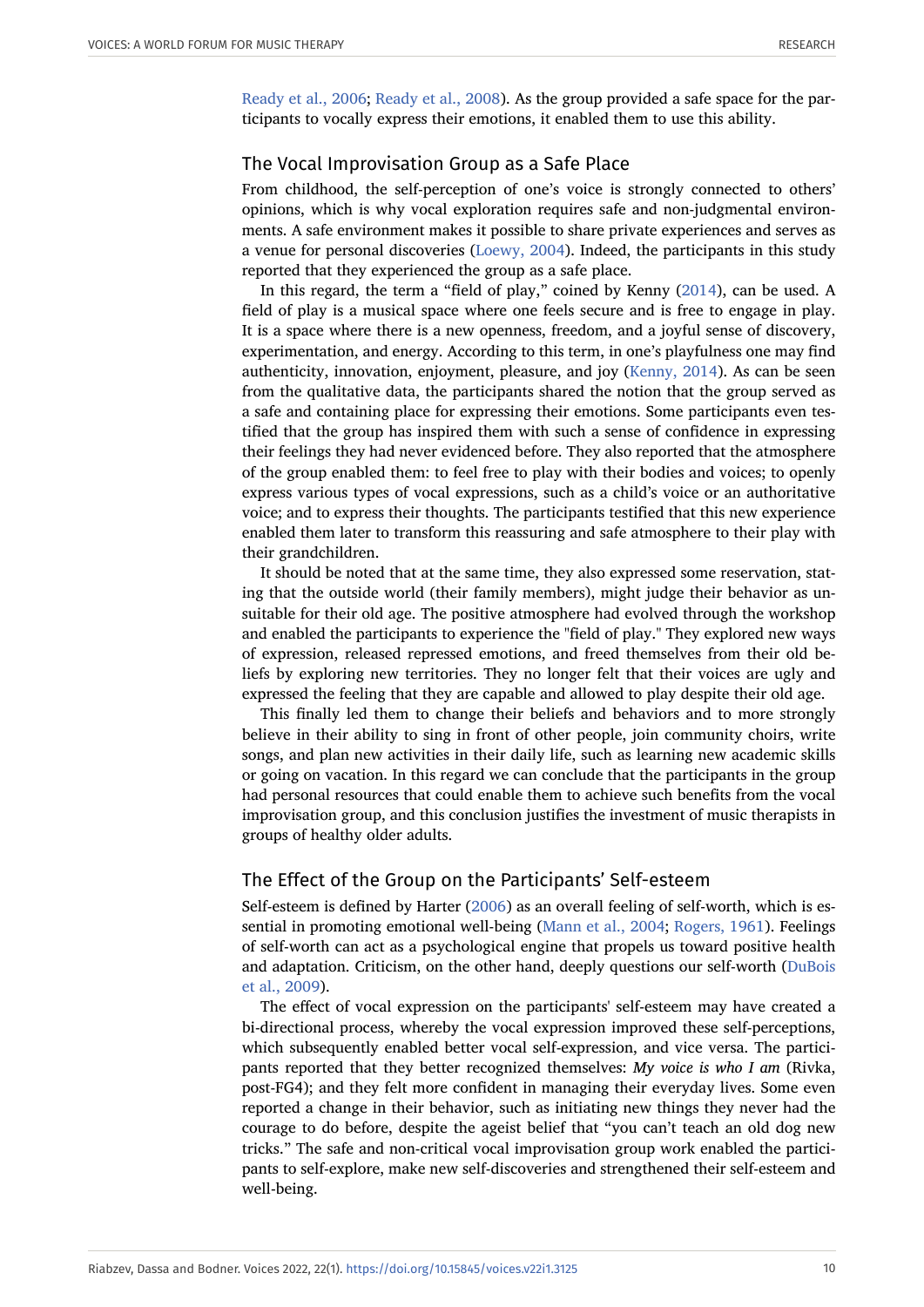# The Effect of the Group on the Participants' Sense of Meaning and Identity

Engaging in music provides emotional rewards for people, such as being in touch with one's emotions ([Juslin & Sloboda, 2010](#page-13-15)). Being in touch with one's emotions is important since it "lies at the heart of our capacity to experience meaning" ([Johnson, 2007,](#page-13-16) [p. 53](#page-13-16)), and meaning is one of the central elements of well-being ([Batt-Rawden et al.,](#page-11-12) [2005](#page-11-12); [Ruud, 2013](#page-14-13)). As people understand, recognize and acknowledge new parts of themselves and their uniqueness, they find new meaning in their lives, which promotes positive psychological well-being [\(Zika & Chamberlain, 1992\)](#page-14-14), including being more adept at dealing with life's challenges ([Krok, 2015](#page-13-17); [Park & Folkman, 1997](#page-14-15)). As stated before, older adults face many challenges in their daily lives, which may evoke a mix of undefined negative emotions which may undermine their sense of meaning. As demonstrated in this study and in line with other current studies that showed the value of musical involvement in old age [\(e.g., Lindblad & de Boise, 2019](#page-13-18)), the improvised vocal group work offered a variety of experiences of emotional expression that may alleviate the challenges and physical impairments that accompany the aging process and provide new meaning to the participants.

Our findings are also consistent with other studies showing that music engagement in old age reveals hidden parts of older adults' identity, provides them with a sense of meaning and stability, and strengthens their sense of self ([Lindblad & de Boise, 2019,](#page-13-18) [Volgsten, 2012](#page-14-16); [Volgsten & Pripp, 2016\)](#page-14-17). The participants in this study experienced new modes of expression through vocal exploration, which helped them to discover new and dormant elements of their self-identity. This may have helped them deal with the challenges they encounter in old age, such as loss of meaning in life, social status and networks, and their sense of identity, factors that tremendously impact their wellbeing ([Jackson, 2016;](#page-13-19) [Russell, 2004\)](#page-14-18). The vocal improvisation group provided a safe environment to explore their identities by expressing themselves vocally and improvising in the here and now freely, leaving prior self-judgments behind.

## Epilogue

Everyday use of music in old age is a "provider of vitality – that is, emotional stimulation and expression; tool for developing agency and empowerment; resource in building social networks; and a way of providing meaning and coherence in life" [\(Ruud,](#page-14-13) [2013, p. 10\)](#page-14-13). All these advantages of music engagement are in accordance with the participants' experiences regarding their new sense of capability that empowered them not only during the group work but, most importantly, in their daily lives. The participants shared their plans to join local choirs and to perform at social gatherings, they talked about new plans for vacations, reported new friendships, and even decided to register to academic programs. In addition to their change in behaviors, this emotional process via the vocal improvisation group work has led the participants to a changed attitude toward their voice, as well as to a change in their self-beliefs concerning their voice and interpersonal capabilities. As they wrote in one of their songs: *We are older people, 60 years old, experiencing how to smile and how to have fun, learning how to create more fun from within ourselves, fun that until now was hidden* (from concluding song, group number 2).

## About the Authors

Aviya Riabzev. Music Therapist, Ph.D., Graduated Music therapy Ph.D program at Bar-Ilan University, Israel. Aviya has clinical experience working with children with autism, women coping with sexual abuse, and with older adults. Her research focuses on the impact of vocal group work on the well-being of older adults and on women coping with complex PTSD.

Ayelet Dassa. Music Therapist, Ph.D., Head of Music Therapy M.A Program at Bar-Ilan University. Teaches in different programs of geriatric training, has been working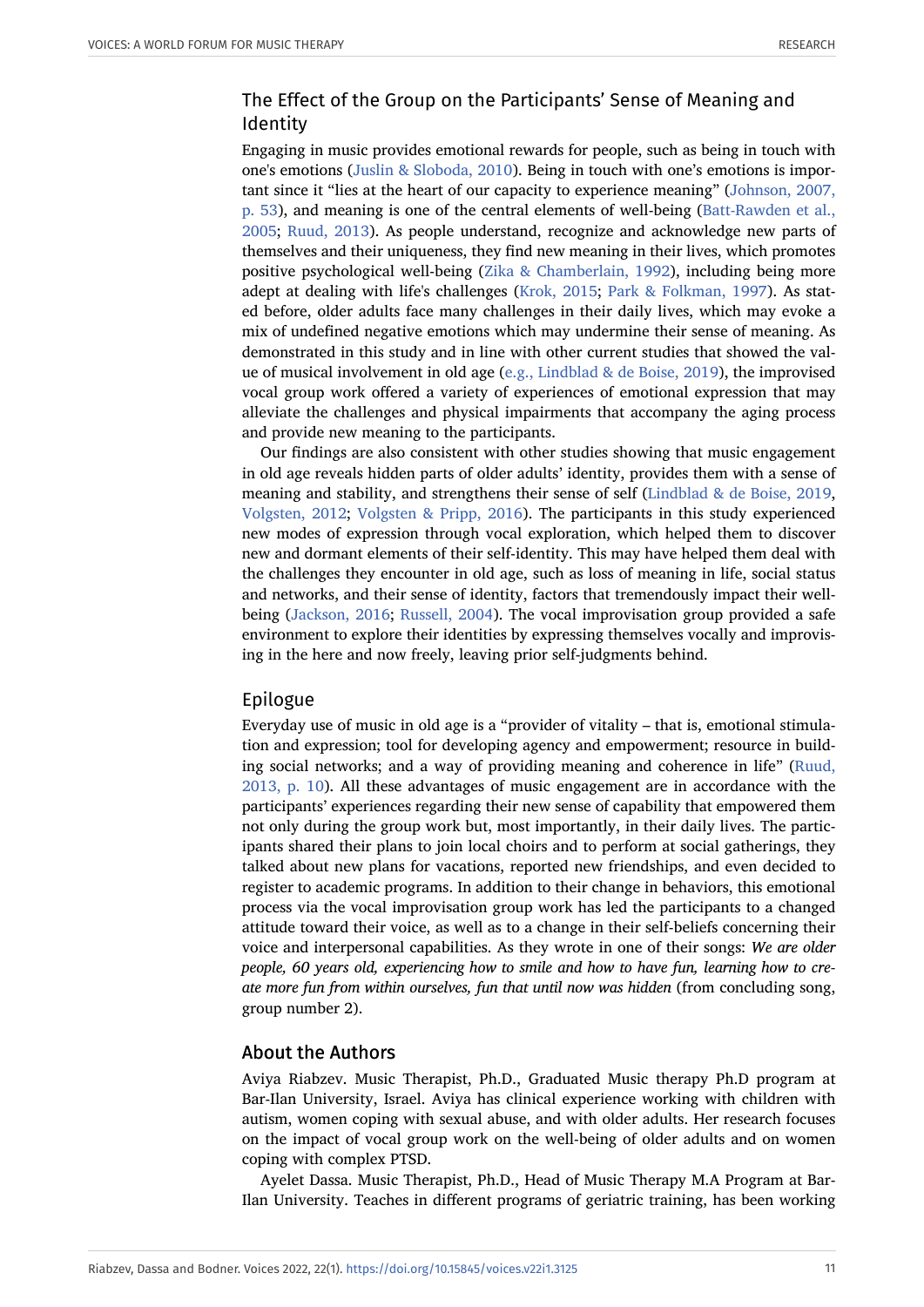with people with dementia for the past twenty years, and has experience with stroke patients, Parkinson disease and chronic psychiatric elderly. Her research focuses on the effect of music on people with dementia and their family caregivers in nursing home settings and at home.

Ehud Bodner. A full professor of psychology, the head of the Interdisciplinary Department of Social Sciences and staff member at the Department of music - at Bar Ilan University, Israel. A Clinical and a Medical Psychologist and a supervisor in both fields with vast clinical experience working with younger and older patients, suffering from various anxiety disorders, somatization, depression, and personality disorders. In the field of music he is mainly focused on emotion regulation through music in young and older adults. He also concentrates on models delineating the relationship between ageism and other perceptions of aging, personal resources and various aspects of health and mental health among older adults, and tries to uncover factors associated with end of life anxieties, and with time perceptions. His studies include longitudinal designs and diaries. Thus far he has published over 120 articles in peer-reviewed journals and 9 chapters in books.

#### References

- <span id="page-11-10"></span>Acocella, I. (2012). The focus groups in social research: Advantages and disadvantages. *Quality & Quantity, 46*(4), 1125-1136. <https://doi.org/10.1007/s11135-011-9600-4>
- <span id="page-11-7"></span>Adler, R. K., Antoni, C., Hirsch, S., & Mordaunt, M. (2012). *Vocal health and phonotrauma.* Plural Publishing.
- <span id="page-11-9"></span>Ahessy, B. (2016). The use of a music therapy choir to reduce depression and improve quality of life in older adults - A randomized control trial. *Music and Medicine, 8(1)*, 17-28.
- <span id="page-11-3"></span>Anderson, S., Fast, J., Keating, N., Eales, J., Chivers, S., & Barnet, D. (2017). Translating knowledge: Promoting health through intergenerational community arts programming. *Health Promotion Practice, 18*(1), 15-25.
- <span id="page-11-0"></span>Antonovsky, A. (1996). The salutogenic model as a theory to guide health promotion. *Health Promotion International, 11*(1), 11-18. <https://doi.org/10.1093/heapro/11.1.11>
- <span id="page-11-8"></span>Austin, D. (2001). In search of the self: The use of vocal holding techniques with adults traumatized as children. *Music Therapy Perspectives, 19*(1), 22-30. [https://doi.org/10.1093/](https://doi.org/10.1093/mtp/19.1.22) [mtp/19.1.22](https://doi.org/10.1093/mtp/19.1.22)
- <span id="page-11-5"></span>Austin, D. (2002). The voice of trauma: A wounded healer's perspective. In J. Sutton (Ed.), *Music, music therapy, and trauma: International perspectives* (pp. 231-259). Jessica Kingsley Publishers.
- <span id="page-11-4"></span>Austin, D. (2009). *The theory and practice of vocal psychotherapy: Songs of the self*. Jessica Kingsley Publishers.
- <span id="page-11-1"></span>Ayalon, L., & Tesch-Römer, C. (2017). Taking a closer look at ageism: Self-and other-directed ageist attitudes and discrimination. *European Journal of Ageing, 14,* 1-4. [https://doi.org/](https://doi.org/10.1007/s10433-016-0409-9) [10.1007/s10433-016-0409-9](https://doi.org/10.1007/s10433-016-0409-9)
- <span id="page-11-6"></span>Baker, F., & Uhlig, S. (2011). *Voicework in music therapy: Research and practice*. Jessica Kingsley Publishers.
- <span id="page-11-12"></span>Batt-Rawden, K. B., DeNora, T., & Ruud, E. (2005). Music listening and empowerment in health promotion: A study of the role and significance of music in everyday life of the longterm ill. *Nordic Journal of Music Therapy, 14*(2), 120–136. [https://doi.org/10.1080/](https://doi.org/10.1080/08098130509478134) [08098130509478134](https://doi.org/10.1080/08098130509478134)
- <span id="page-11-2"></span>Bodner, E. (2009). On the origins of ageism among older and younger adults. *International Psychogeriatrics, 1*(6), 1003-1014. <https://doi.org/10.1017/S104161020999055X>
- <span id="page-11-11"></span>Bodner, E., Palgi, Y., & Kaveh, D. (2012). Does the relationship between affect complexity and self-esteem differ in young-old and old-old participants? *Journals of Gerontology Series B: Psychological Sciences and Social Sciences, 68*(5), 665-673. [https://doi.org/10.1093/geronb/](https://doi.org/10.1093/geronb/gbs095) [gbs095](https://doi.org/10.1093/geronb/gbs095)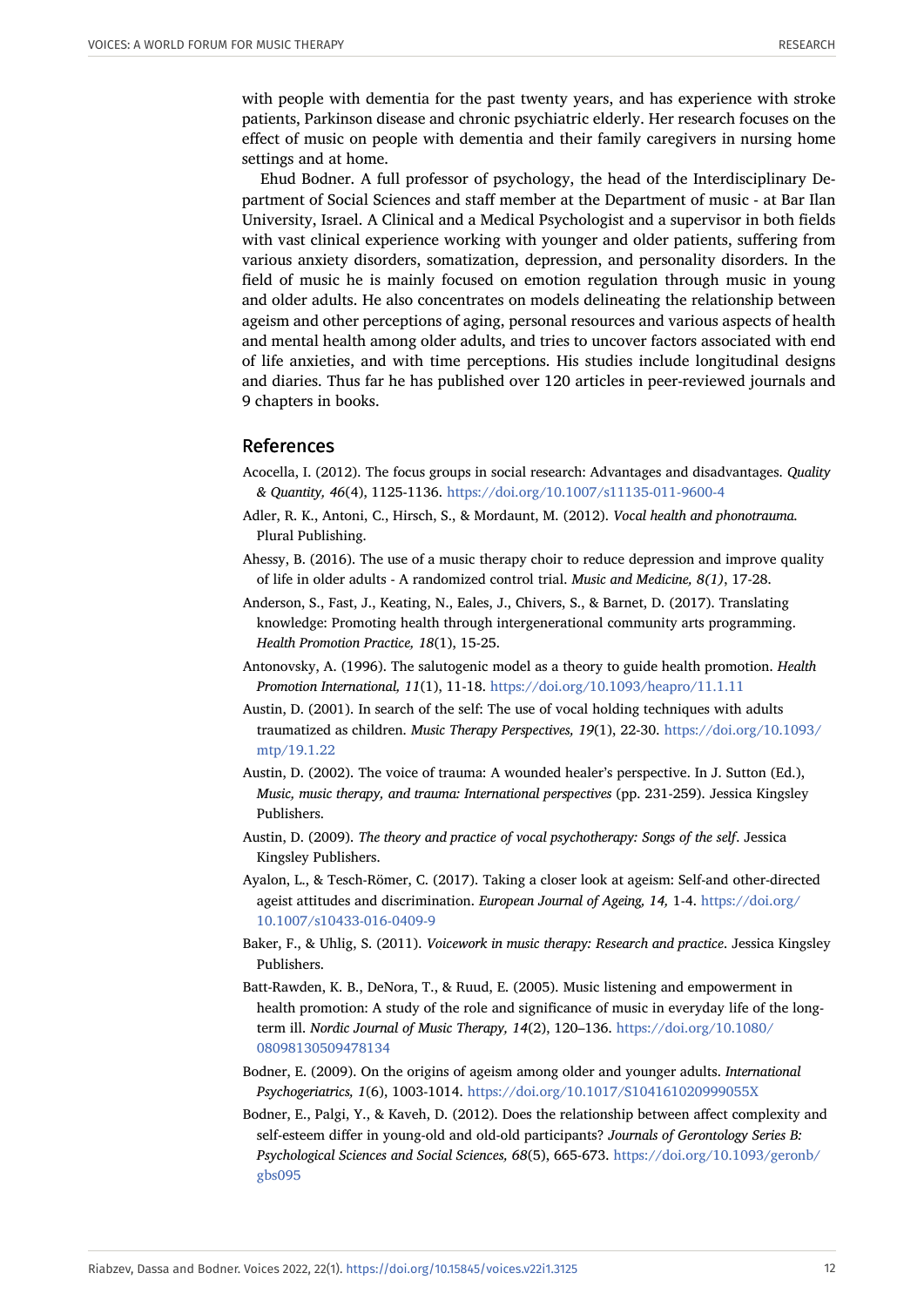- <span id="page-12-15"></span>Bojner-Horwitz, E. (2018). Humanizing the working environment in health care through music and movement. In L. O. Bonde & T. Theorell (Eds.), *Music and public health: A Nordic perspective* (pp. 187–199). Springer. [https://doi.org/10.1007/978-3-319-76240-1\\_12](https://doi.org/10.1007/978-3-319-76240-1_12)
- <span id="page-12-12"></span>Bourdeau, B. (2000). Dual relationships in qualitative research. *The Qualitative Report, 4*(3), 1-6. Retrieved from <http://nsuworks.nova.edu/tqr/vol4/iss3/7>
- <span id="page-12-16"></span>Carstensen, L. L., Pasupathi, M., Mayr, U., & Nesselroade, J. R. (2000). Emotional experience in everyday life across the adult life span. *Journal of Personality and Social Psychology, 79*(4), 644-655. <https://psycnet.apa.org/doi/10.1037/0022-3514.79.4.644>
- <span id="page-12-1"></span>Chiang, K. J., Chu, H., Chang, H. J., Chung, M. H., Chen, C. H., Chiou, H. Y., & Chou, K. R. (2010). The effects of reminiscence therapy on psychological well‐being, depression, and loneliness among the institutionalized aged. *International Journal of Geriatric Psychiatry: A Journal of the Psychiatry of Late Life and Allied Sciences, 25*(4), 380-388. [https://doi.org/](https://doi.org/10.1002/gps.2350) [10.1002/gps.2350](https://doi.org/10.1002/gps.2350)
- <span id="page-12-11"></span>Clair, A., & Memmott, J. (2008). *Therapeutic uses of music with older adults.* American Music Therapy Association.
- <span id="page-12-6"></span>Clements-Cortés, A. (2017). Artful wellness: Attending a chamber music concert reduces pain and increases mood and energy for older adults. *The Arts in Psychotherapy, 52,* 41–49. <https://doi.org/10.1016/j.aip.2016.10.001>
- <span id="page-12-2"></span>Coffman, D. D. (2002). Music and quality of life in older adults. *Psychomusicology: A Journal of Research in Music Cognition, 18*(1-2), 76–88. <https://doi.org/10.1037/h0094050>
- <span id="page-12-9"></span>Cohen, G. D., Perlstein, S., Chapline, J., Kelly, J., Firth, K. M., & Simmens, S. (2007). The impact of professionally conducted cultural programs on the physical health, mental health, and social functioning of older adults: Two-year results. *Journal of Aging, Humanities, and the Arts, 1*, 5–22. <https://doi.org/10.1080/19325610701410791>
- <span id="page-12-13"></span>Conneeley, A. L. (2002). Methodological issues in qualitative research for the researcher/ practitioner. *British Journal of Occupational Therapy, 65*(4), 185-190. [https://doi.org/](https://doi.org/10.1177%2F030802260206500406) [10.1177%2F030802260206500406](https://doi.org/10.1177%2F030802260206500406)
- <span id="page-12-0"></span>Courtin, E., & Knapp, M. (2017). Social isolation, loneliness, and health in old age: A scoping review. *Health & Social Care in the Community, 25*(3), 799-812. [https://doi.org/10.1111/](https://doi.org/10.1111/hsc.12311) [hsc.12311](https://doi.org/10.1111/hsc.12311)
- <span id="page-12-7"></span>Creech, A., Hallam, S., McQueen, H., & Varvarigou, M. (2013). The power of music in the lives of older adults. *Research Studies in Music Education, 35*, 87–102. [https://doi.org/10.1177/](https://doi.org/10.1177/1321103X13478862) [1321103X13478862](https://doi.org/10.1177/1321103X13478862)
- <span id="page-12-8"></span>Dassa, A. (2018). Musical Auto-Biography Interview (MABI) as promoting self-identity and well-being in the elderly through music and reminiscence. *Nordic Journal of Music Therapy, 27*(5), 419-430. <https://doi.org/10.1080/08098131.2018.1490921>
- <span id="page-12-4"></span>DeNora, T. (2000). *Music in everyday life.* Cambridge University Press. [https://doi.org/](https://doi.org/10.1017/CBO9780511489433) [10.1017/CBO9780511489433](https://doi.org/10.1017/CBO9780511489433)
- <span id="page-12-17"></span>DuBois, D. L., Flay, B. R., & Fagen, M. C. (2009). Self-esteem enhancement theory: Promoting health across the lifespan. In R. J. DiClemente, R. A. Crosby, & M. C. Kegler (Eds.), *Emerging theories in health promotion practice and research* (pp. 97-130). Jossey-Bass/Wiley.
- <span id="page-12-3"></span>Ermer, A. E., York, K., & Mauro, K. (2021). Addressing agism using intergenerational performing arts interventions. *Gerontology & Geriatrics Education, 42*(3), 308-315.
- <span id="page-12-14"></span>Finnegan, R. (2012). Music, experience and the anthropology of emotion. In M. Clayton, T. Herbert, & R. Middleton (Eds.), *The cultural study of music: A critical introduction* (pp. 181–192). Routledge.
- <span id="page-12-5"></span>Gabrielsson, A. (2002). Old people's remembrance of strong experiences related to music. *Psychomusicology: A Journal of Research in Music Cognition, 18*(1-2), 103-122. <https://doi.org/10.1037/h0094048>
- <span id="page-12-10"></span>Hays, T., & Minichiello, V. (2005). The meaning of music in the lives of older people: A qualitative study. *Psychology of Music, 33*, 437–451. [https://doi.org/10.1177/](https://doi.org/10.1177/0305735605056160) [0305735605056160](https://doi.org/10.1177/0305735605056160)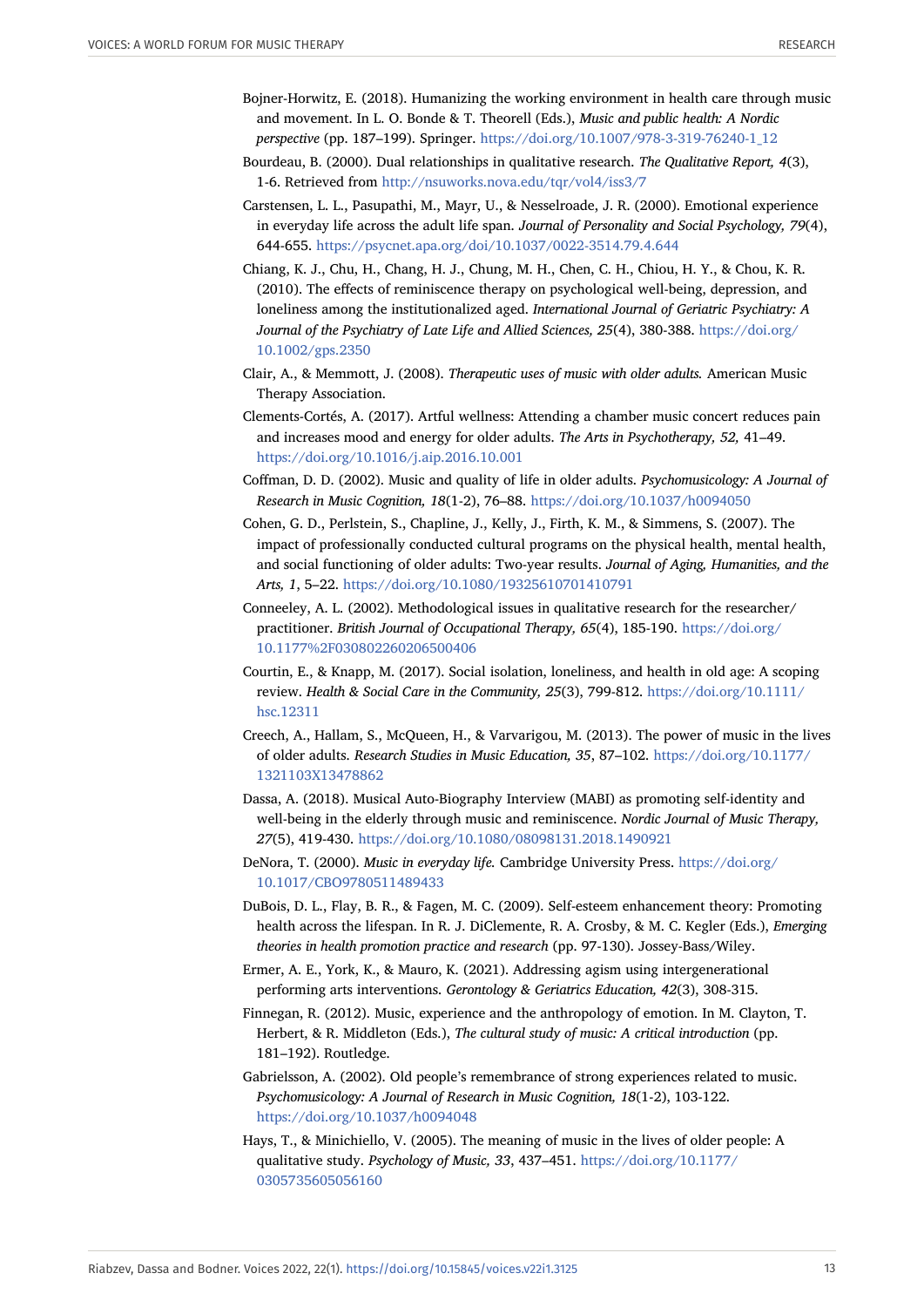- <span id="page-13-13"></span>Harter, S. (2006). The development of self-esteem. In M. H. Kernis (Ed.), *Self-esteem issues and answers: A sourcebook of current perspectives* (pp. 144-150). Psychology Press.
- <span id="page-13-19"></span>Jackson, D. A. (2016). *Exploring aging masculinities: The body, sexuality and social lives*. Palgrave Macmillan.
- <span id="page-13-16"></span>Johnson, M. (2007). *The meaning of the body: Aesthetics of human understanding.* University of Chicago Press. <https://doi.org/10.7208/chicago/9780226026992.001.0001>
- <span id="page-13-15"></span>Juslin, P. N., & Sloboda, J. A. (2010). The past, present, and future of music and emotion research. In P. N. Juslin, & J. A. Sloboda (Eds.), *Handbook of music and emotion: Theory, research, applications* (pp. 933-955). Oxford University Press.
- <span id="page-13-0"></span>Kobau, R., Seligman, M. E., Peterson, C., Diener, E., Zack, M. M., Chapman, D., & Thompson, W. (2011). Mental health promotion in public health: Perspectives and strategies from positive psychology. *American Journal of Public Health, 101*(8), e1-e9. [https://doi.org/](https://doi.org/10.2105/AJPH.2010.300083) [10.2105/AJPH.2010.300083](https://doi.org/10.2105/AJPH.2010.300083)
- <span id="page-13-12"></span>Kenny, C. (2014). The field of play: An ecology of being in music therapy. *Voices: A World Forum for Music Therapy, 14*(1). <https://doi.org/10.15845/voices.v14i1.737>
- <span id="page-13-8"></span>Kohlbacher, F. (2005). The use of qualitative content analysis in case study research. *Forum: Qualitative Social Research, 7*(1). <https://doi.org/10.17169/fqs-7.1.75>
- <span id="page-13-17"></span>Krok, D. (2015). The role of meaning in life within the relations of religious coping and psychological well-being. *Journal of Religion and Health, 54*(6), 2292-2308. [https://doi.org/](https://doi.org/10.1007/s10943-014-9983-3) [10.1007/s10943-014-9983-3](https://doi.org/10.1007/s10943-014-9983-3)
- <span id="page-13-1"></span>Levy, B. (2009). Stereotype embodiment: A psychosocial approach to aging. *Current Directions in Psychological Science, 18*(6), 332-336. <https://doi.org/10.1111/j.1467-8721.2009.01662.x>
- <span id="page-13-18"></span>Lindblad, K., & de Boise, S. (2019). Musical engagement and subjective wellbeing amongst men in the third age. *Nordic Journal of Music Therapy, 29*(1), 1-19. [https://doi.org/10.1080/](https://doi.org/10.1080/08098131.2019.1646791) [08098131.2019.1646791](https://doi.org/10.1080/08098131.2019.1646791)
- <span id="page-13-9"></span>Loewy, J. (2004, March). Integrating music, language and the voice in music therapy. *Voices: A World Forum for Music Therapy, 4*(1). <https://doi.org/10.15845/voices.v4i1.140>
- <span id="page-13-2"></span>MacDonald, R. A. R., Hargreaves, D. J., & Miell, D. (2002). What are musical identities, and why are they important? In R. A. R. MacDonald, D. J. Hargreaves, & D. Miell (Eds.), *Musical identities* (pp. 1-20). Oxford University Press.
- <span id="page-13-7"></span>MacIntosh, H. B. (2003). Sounds of healing: Music in group work with survivors of sexual abuse. *The Arts in Psychotherapy, 30*(1), 17-23. [https://doi.org/10.1016/](https://doi.org/10.1016/S0197-4556(02)00229-0) [S0197-4556\(02\)00229-0](https://doi.org/10.1016/S0197-4556(02)00229-0)
- <span id="page-13-14"></span>Mann, M. M., Hosman, C. M., Schaalma, H. P., & De Vries, N. K. (2004). Self-esteem in a broad-spectrum approach for mental health promotion. *Health Education Research, 19*(4), 357-372. <https://doi.org/10.1093/her/cyg041>
- <span id="page-13-6"></span>Marchand, D. L. P., & Bonamigo, A. W. (2015). Voice speech therapy in the aged: Exploratory systematic review of literature. *Distúrbios Comun, 27*(2), 309-17.
- <span id="page-13-4"></span>Mohammadi, A. Z., Shahabi, T., & Panah, F. M. (2011). An evaluation of the effect of group music therapy on stress, anxiety, and depression levels in nursing home residents. *Canadian Journal of Music Therapy, 17*, 55–68.
- <span id="page-13-3"></span>Newham, P. (1998). *Therapeutic voicework: Principles and practice for the use of singing as a therapy*. Jessica Kingsley Publishers.
- <span id="page-13-5"></span>Noice, T., Noice, H., & Kramer, A. F. (2013). Participatory arts for older adults: A review of benefits and challenges. *The Gerontologist, 54*(5), 741-753. [https://doi.org/10.1093/geront/](https://doi.org/10.1093/geront/gnt138) [gnt138](https://doi.org/10.1093/geront/gnt138)
- <span id="page-13-11"></span>Oddy, N. (2011). A field of vocal discovery. In F. Baker & S. Uhlig (Eds.), *Voicework in music therapy: Research and practice* (pp. 83-99). Jessica Kingsley Publishers.
- <span id="page-13-10"></span>O'Loughlin, P. (1995). Meetings with the unsounded voice. In C.B. Kenny (Ed.), *Listening, playing, creating: Essays on the power of sound* (pp. 161-175). State University of New York Press.